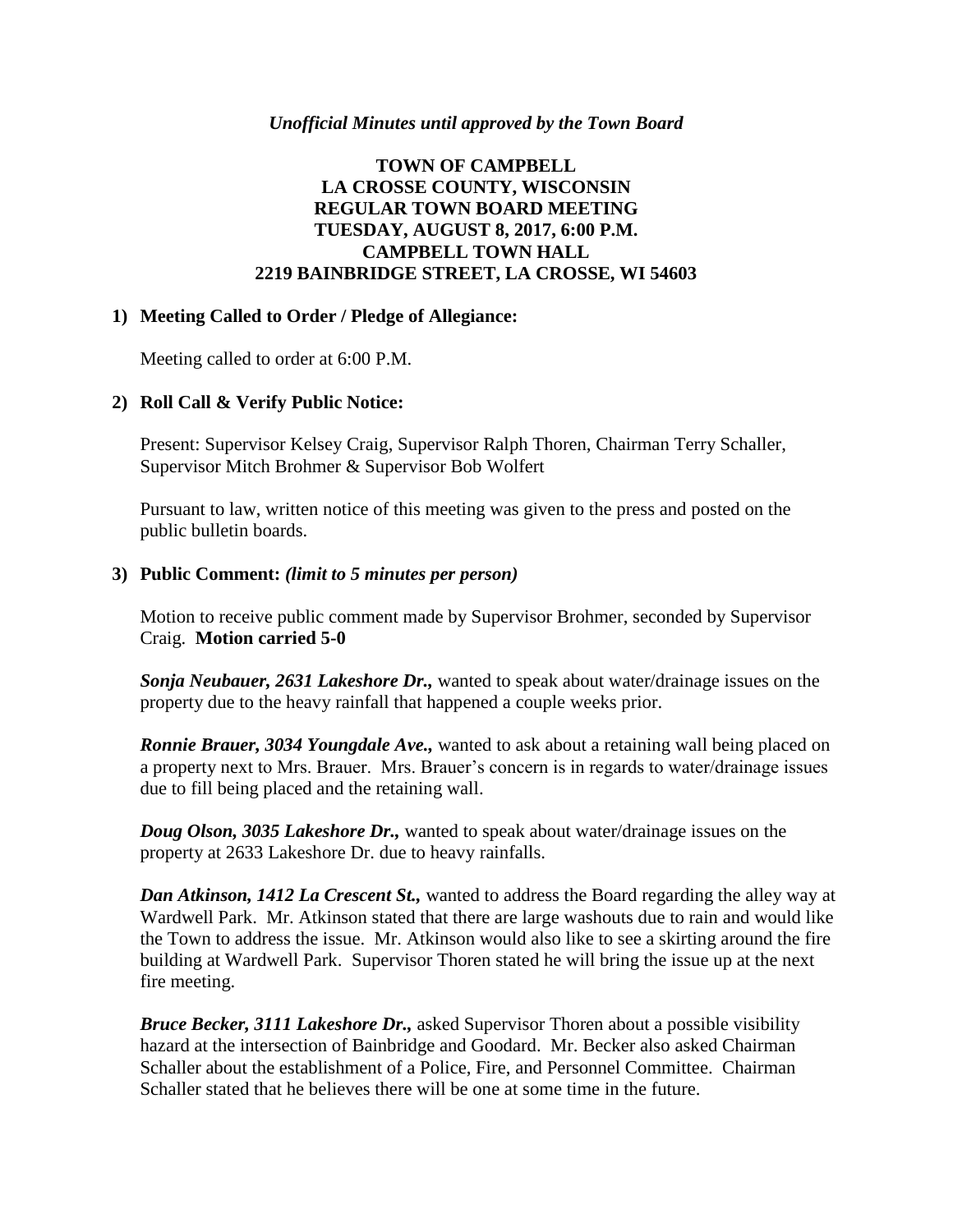*Joel Olson, Youngdale Ave.,* wanted to speak about water/drainage issues on the property at 2633 Lakeshore Dr. due to heavy rainfalls.

*Kevin Candahl, 2620 Del Ray Ave.,* wanted to speak about water/drainage issues on the properties near his residence.

*Darrel Shufelt, 2612 Del Ray Ave.,* wanted to speak about water/drainage issues on the property.

*Laura Steigerwald, 2613 Del Ray Ave.,* wanted to speak about water/drainage issues on the property.

*Gary Simenson, 128 Locust St.,* agreed with Supervisor Wolfert about returning drainage ditches around the Island.

*Lee Weis, 100 Church Dr.,* asked about last month's request to placing the meeting audio's on the Town website. Clerk Hawkins stated that he took the request under advisement and decided not to place them on the website. Mr. Weis also inquired about possible upcoming street projects. Supervisor Thoren stated that the Town is working on a drainage project on Elm Street near the laundromat. Supervisor Thoren also stated that the Maintenance Department has been out filling pot holes. Supervisor Thoren also mentioned that he has been working with Cedar Corp about finishing up the punch list for the 2016 street project.

*Jeff Foellmi, 1503 Caroline St.,* stated he would like to see the company who did the road work in 2016 complete/fix the issues of water and drainage.

Motion to close public comment made by Supervisor Wolfert, seconded by Chairman Schaller. **Motion carried 5-0**

- **4) Consent Agenda: (All items listed are considered routine and will be enacted with one motion. There will be no separate discussion of these items unless a Board member so requests, in which case the item will be removed from the Consent Agenda and be considered on the Regular Agenda).**
	- **A) Approval of Minutes:** Regular Board Meeting 07/11/2017

# **B) Plan Commission Meeting Recommendations: No Meeting**

# **C) Payment of Bills:**

Motion to approve the Consent Agenda made by Supervisor Wolfert, seconded by Supervisor Brohmer. **Motion carried 5-0**

# **5) Business:**

**A)** Resolution #2017-1 to amend the Town of Campbell Fee Schedule related to appeals to CSM/Condo Plats and CSM/Minor Condo Plat Administration Review. (Clerk)